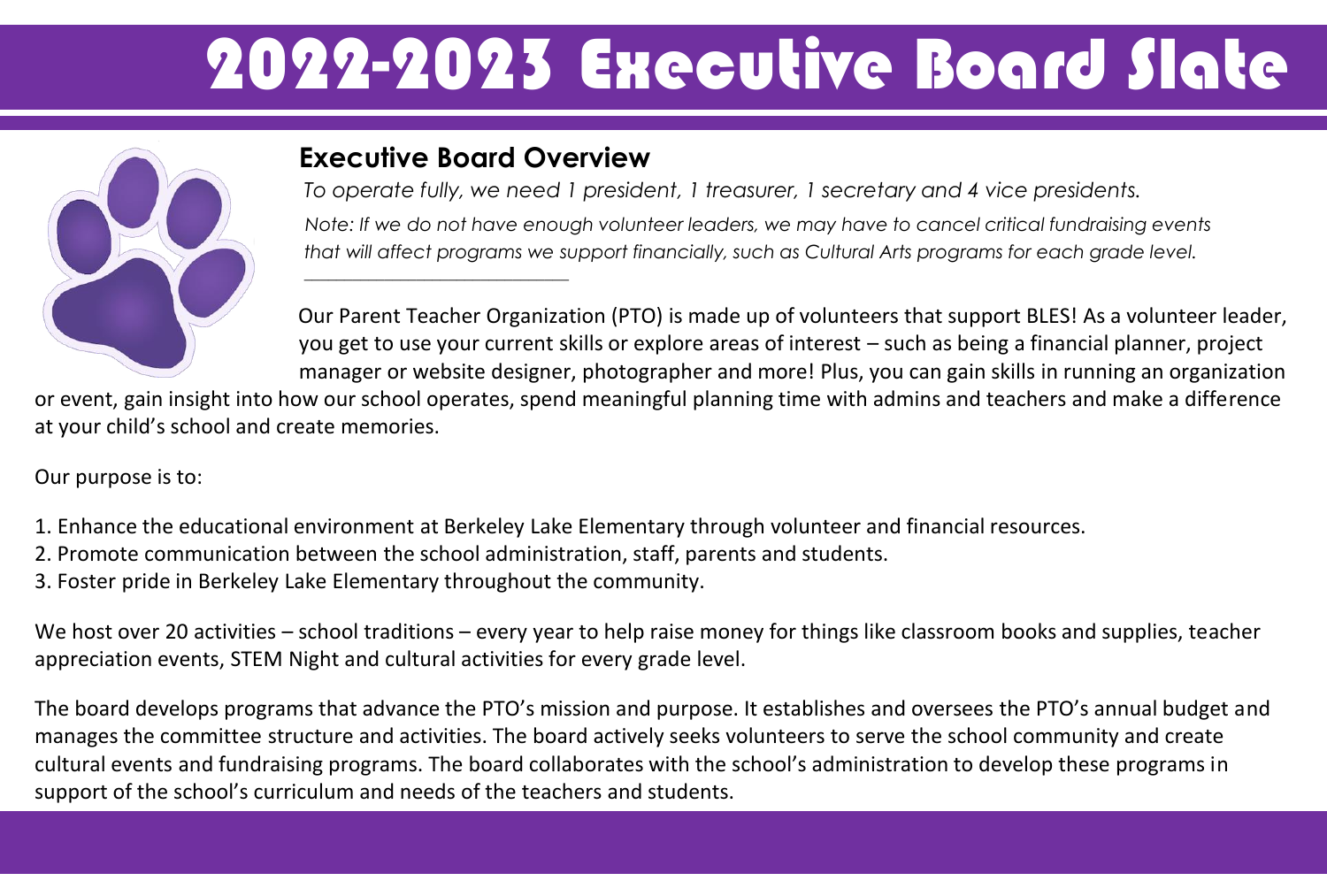### **President**

The president presides at General PTO meetings and Executive Board meetings. He/She serves as the official representative of the PTO and oversees the Executive Board, budget and committee structures. The president ensures the maintenance of all official records, appoints a nominating committee or otherwise directs the continual engagement of general membership and active committee volunteers for potential board service.

Upon leaving office, he/she assists the incoming new board in preparation of the initial budget and planning for the succeeding year.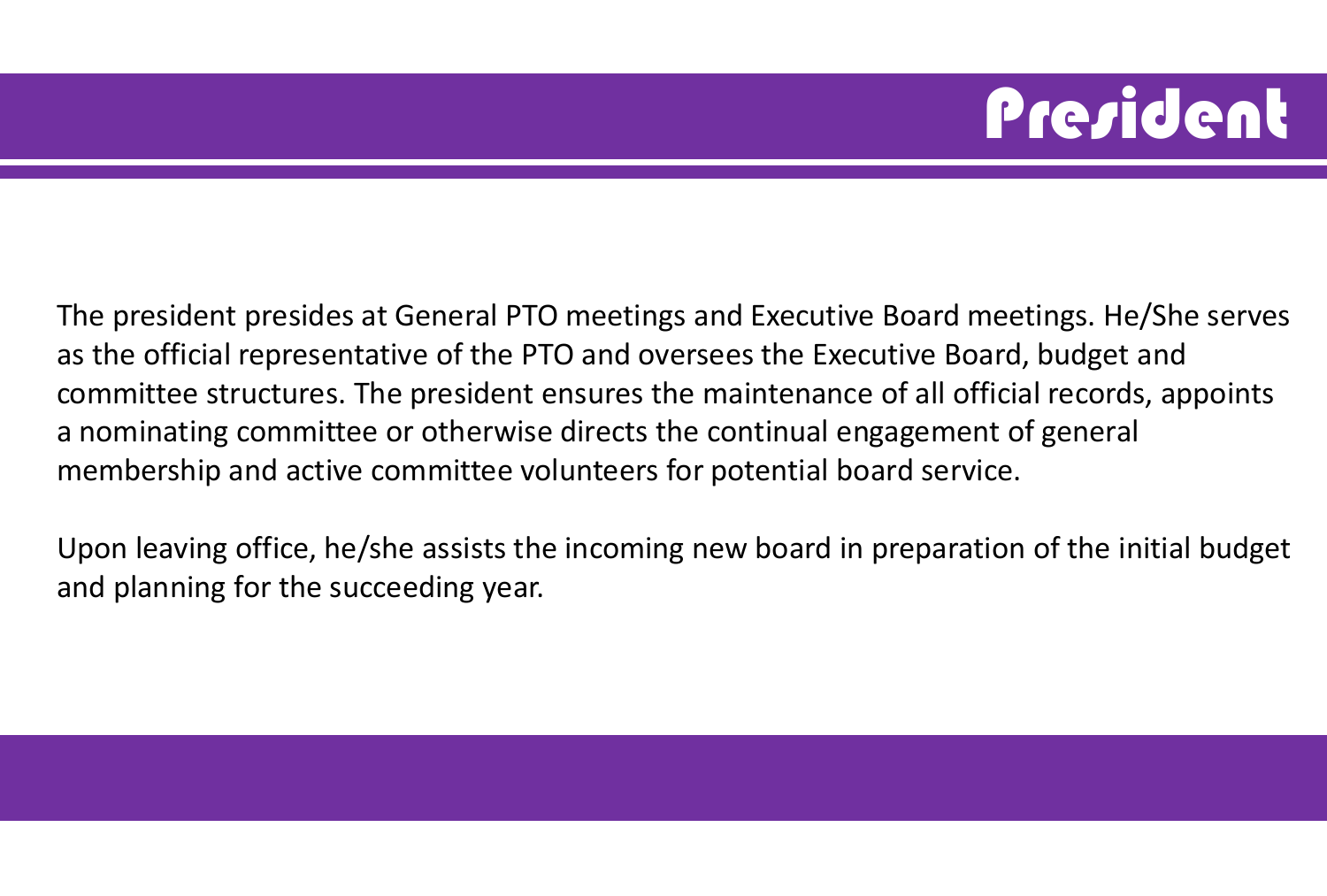### Co- President



#### **Candidate: Monique Somervell**

Monique has one student at BLES and has served with the PTO as chair of several committees and, currently, Vice President for several years.

Currently, she is a stay-at-home mom who bakes custom cakes, cookies, and treats.

She is the Managing Director for the non-profit community theatre, The Renaissance Project, Inc. Previously, she's acted in several community theatre plays and taught high school Language Arts for 6 years.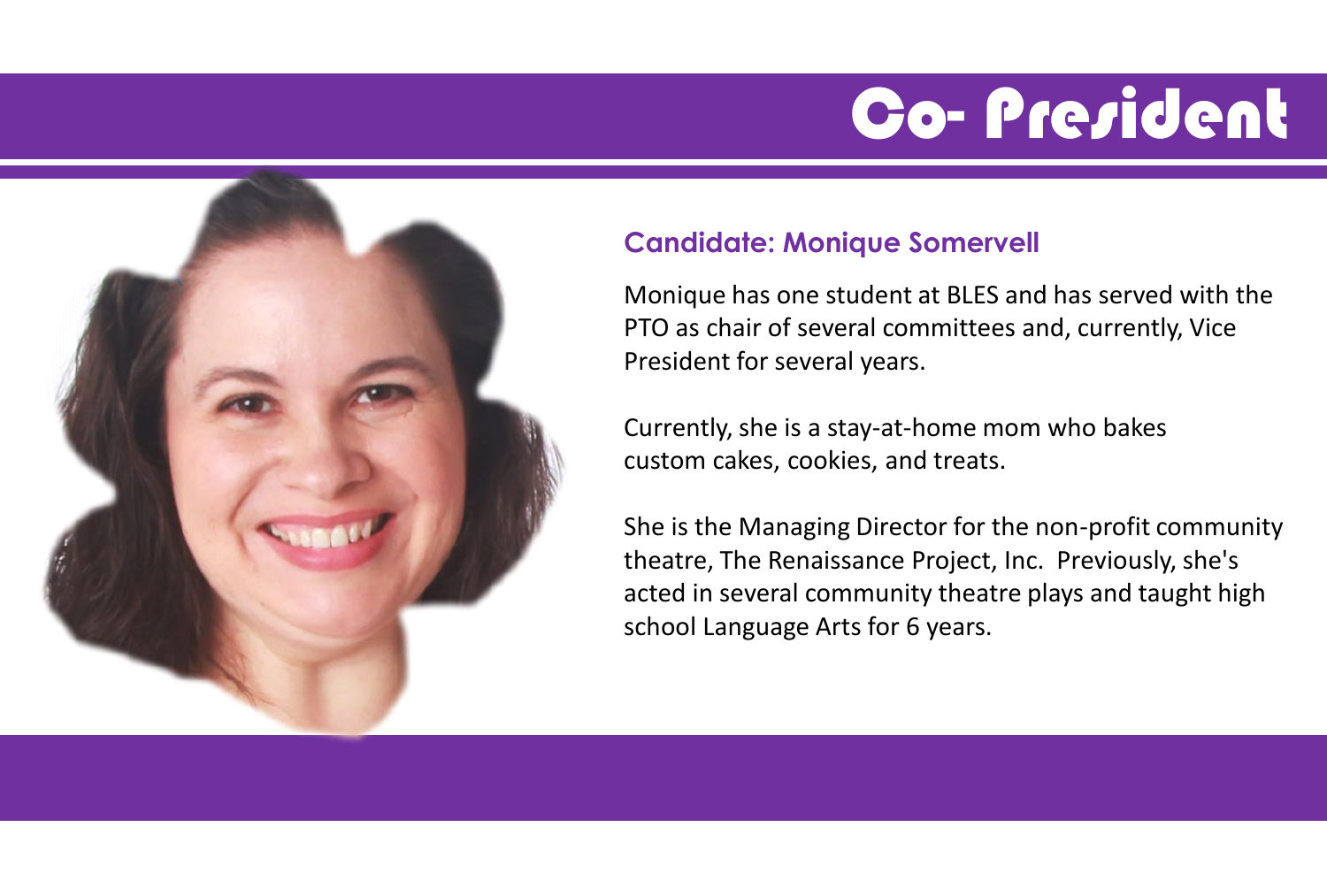### Co-President



#### **Candidate: Pam Bloch**

Pam Bloch has a 3rd grader and kindergartner at BLES and for the last couple years has been the chair of our yearbook committee and secretary

When she is not chasing after her children and husband, she can be found working for UGA Extension as the 4-H Agent for Gwinnett County.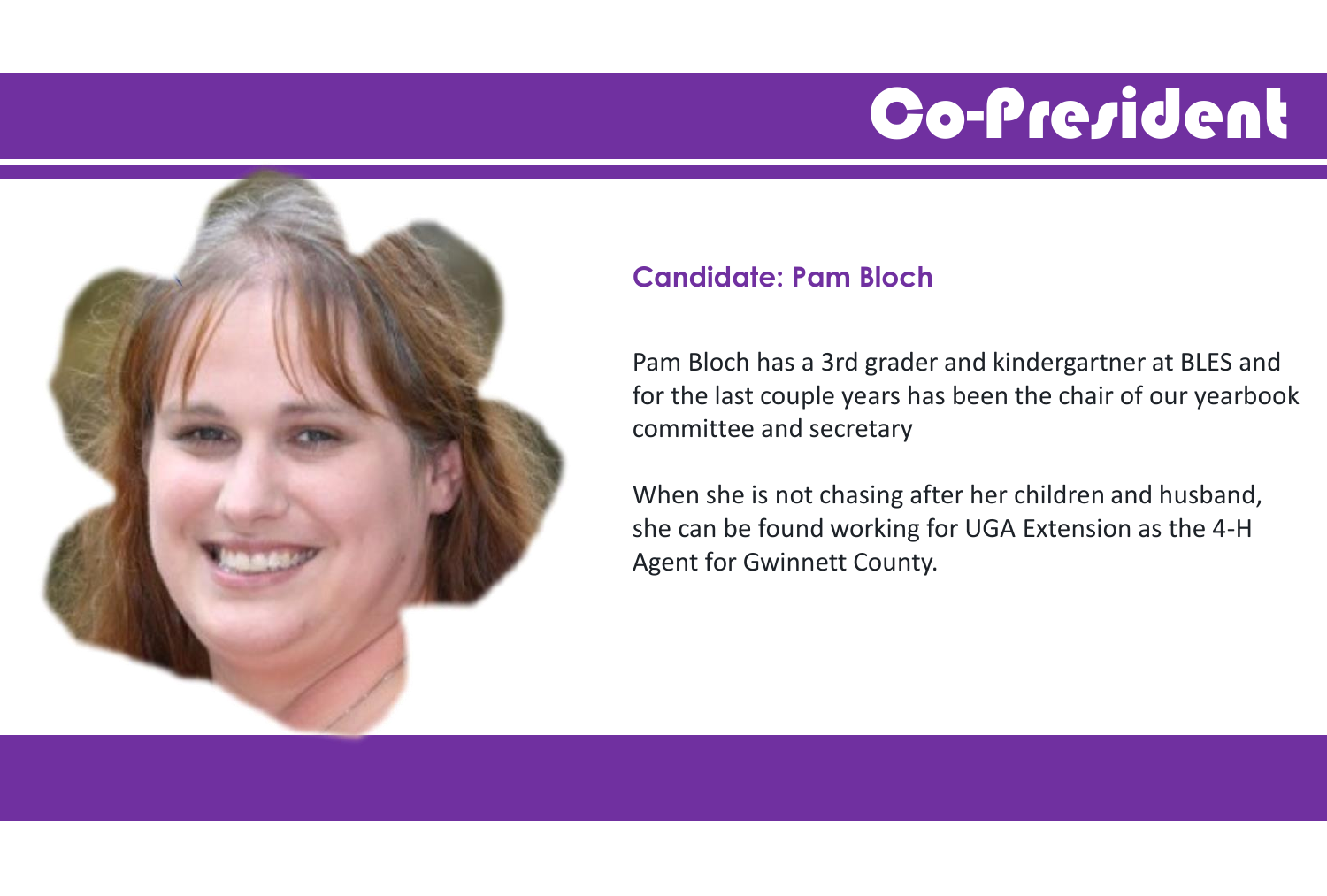### **Vice Presidents**

There is one role up for nomination and three vacancies.

Vice presidents oversee the committee system of the PTO. They work with committee chairs and volunteers to bring recommendations to the Board to create or dissolve committees as necessary to carry out the PTO's mission and purpose. They may also assist the president and committee chair meetings in the absence of the president or committee chair.

Upon leaving office, they assist the incoming new Board in preparation of the initial budget and planning for the succeeding year.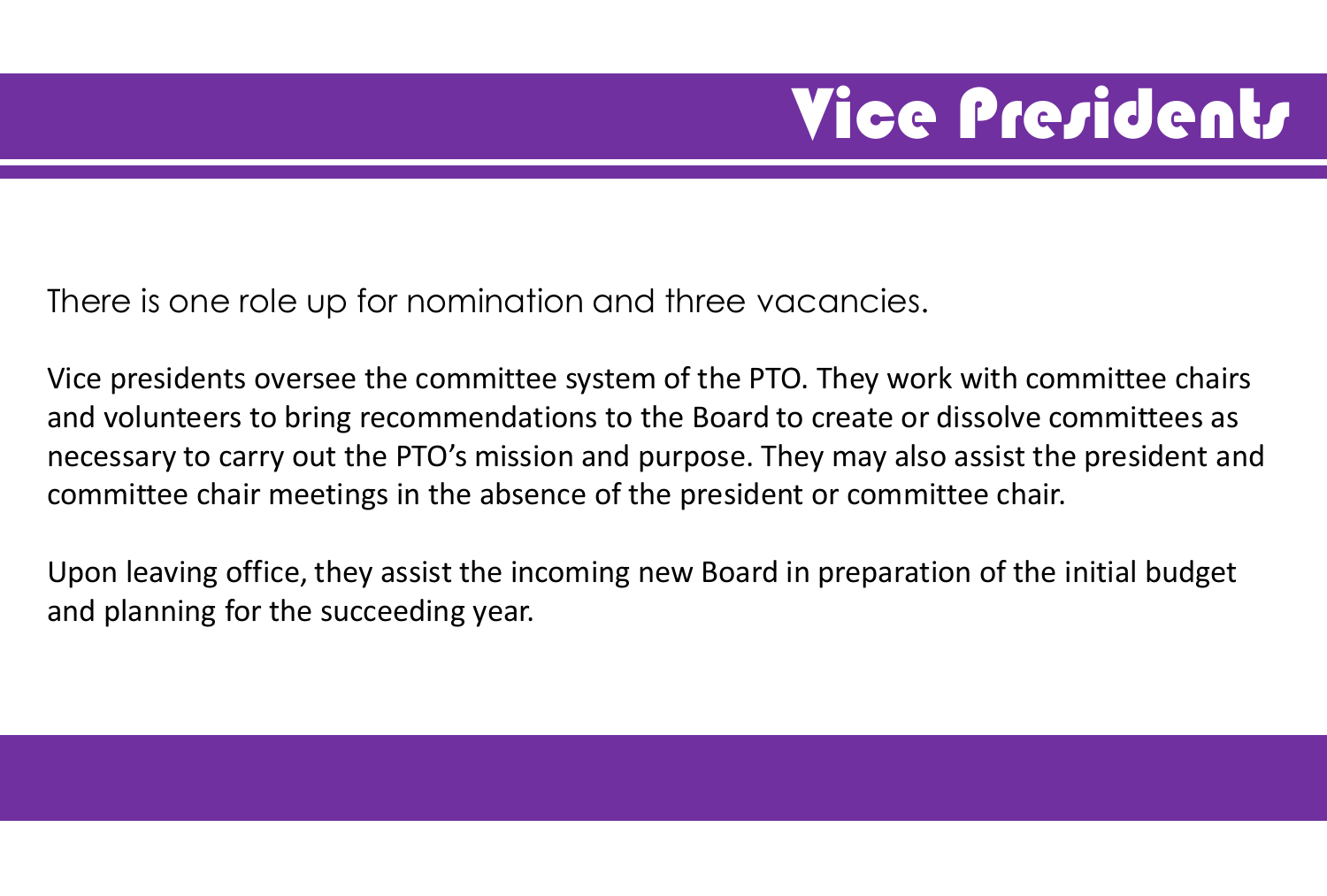### Vice President



#### **Candidate: Tali Boots**

Tali Boots has a 4th grader and 2nd grader. Her family loves BLES and currently lives in Berkeley Lake.

She works full time as a mental health therapist locally.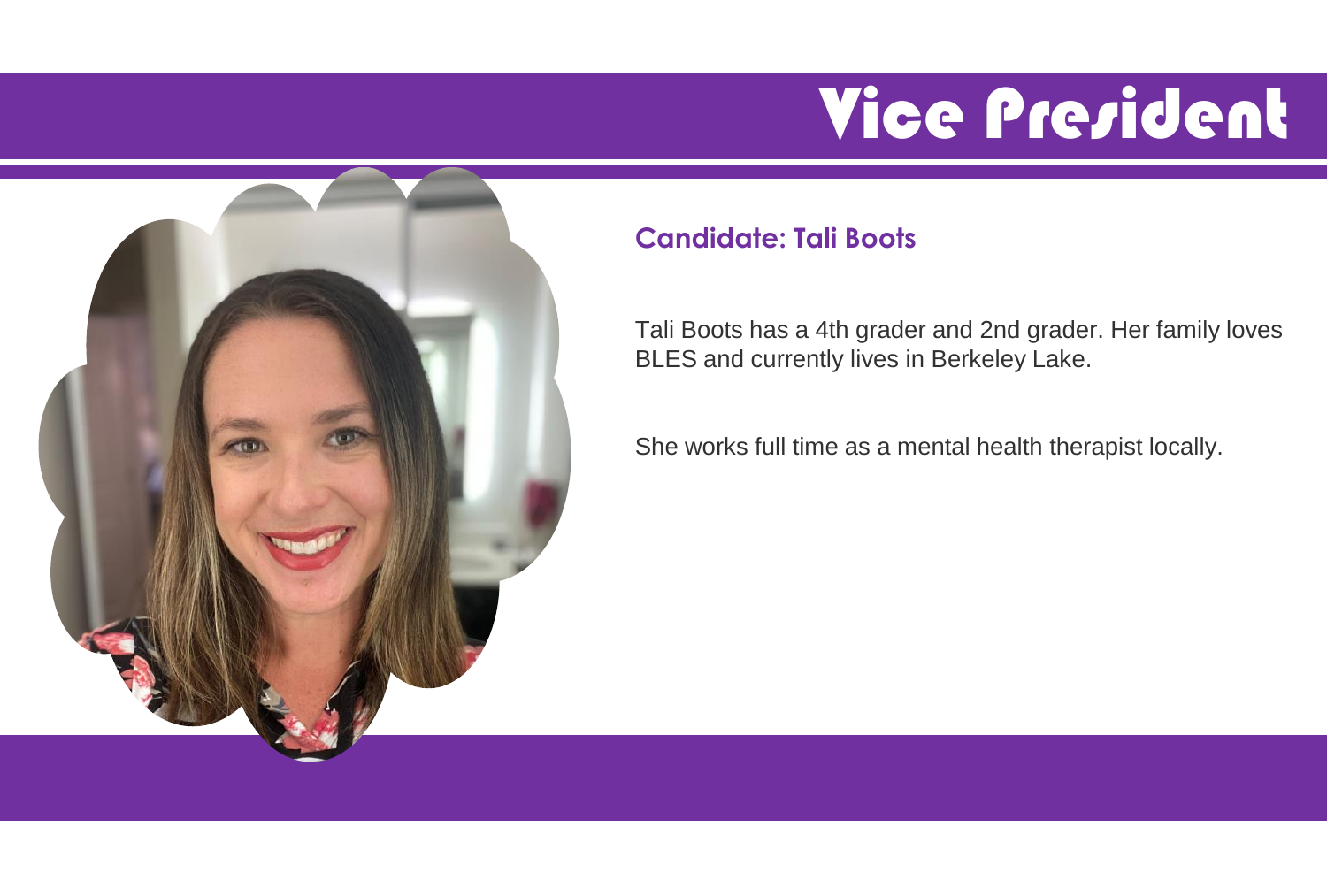# Vice President



#### **Candidate: Casey Case**

Casey is a stay-at-home mom with 3 daughters: 1 former, 1 current, and 1 future Berkeley Bear. She serves as the secretary for her neighborhood's HOA Board and is looking forward to the opportunity to serve the community through the PTO Board as well.

When she is able to find some time between kids activities and keeping the house running, Casey enjoys sewing, long walks with the family dog (Sonny), and reading.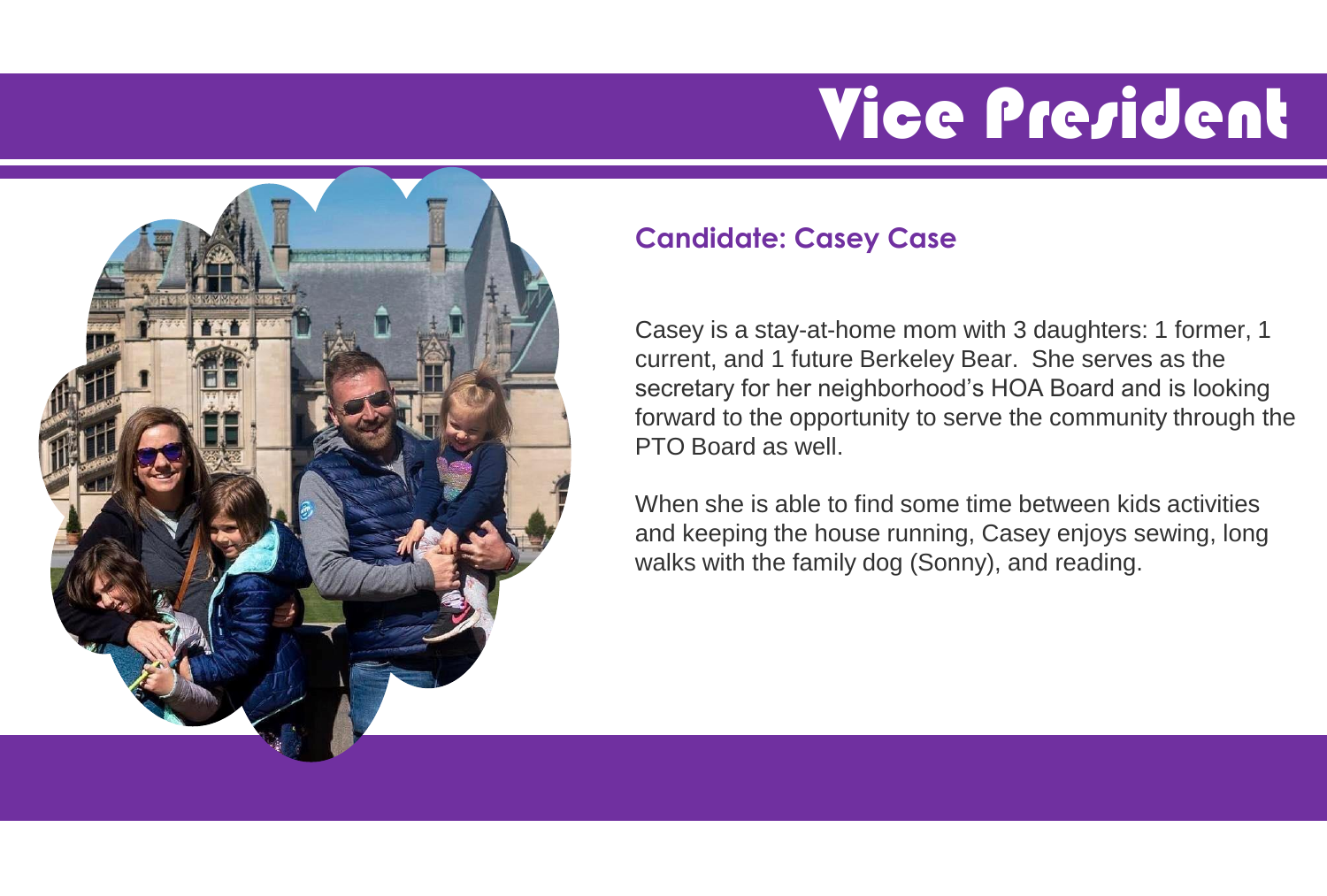### Vice President

#### This could be you!

#### **Currently open for nominations**

There are two roles up for nomination.

Vice presidents oversee the committee system of the PTO. They work with committee chairs and volunteers to bring recommendations to the Board to create or dissolve committees as necessary to carry out the PTO's mission and purpose. They may also assist the president and committee chair meetings in the absence of the president or committee chair.

Upon leaving office, they assist the incoming new Board in preparation of the initial budget and planning for the succeeding year.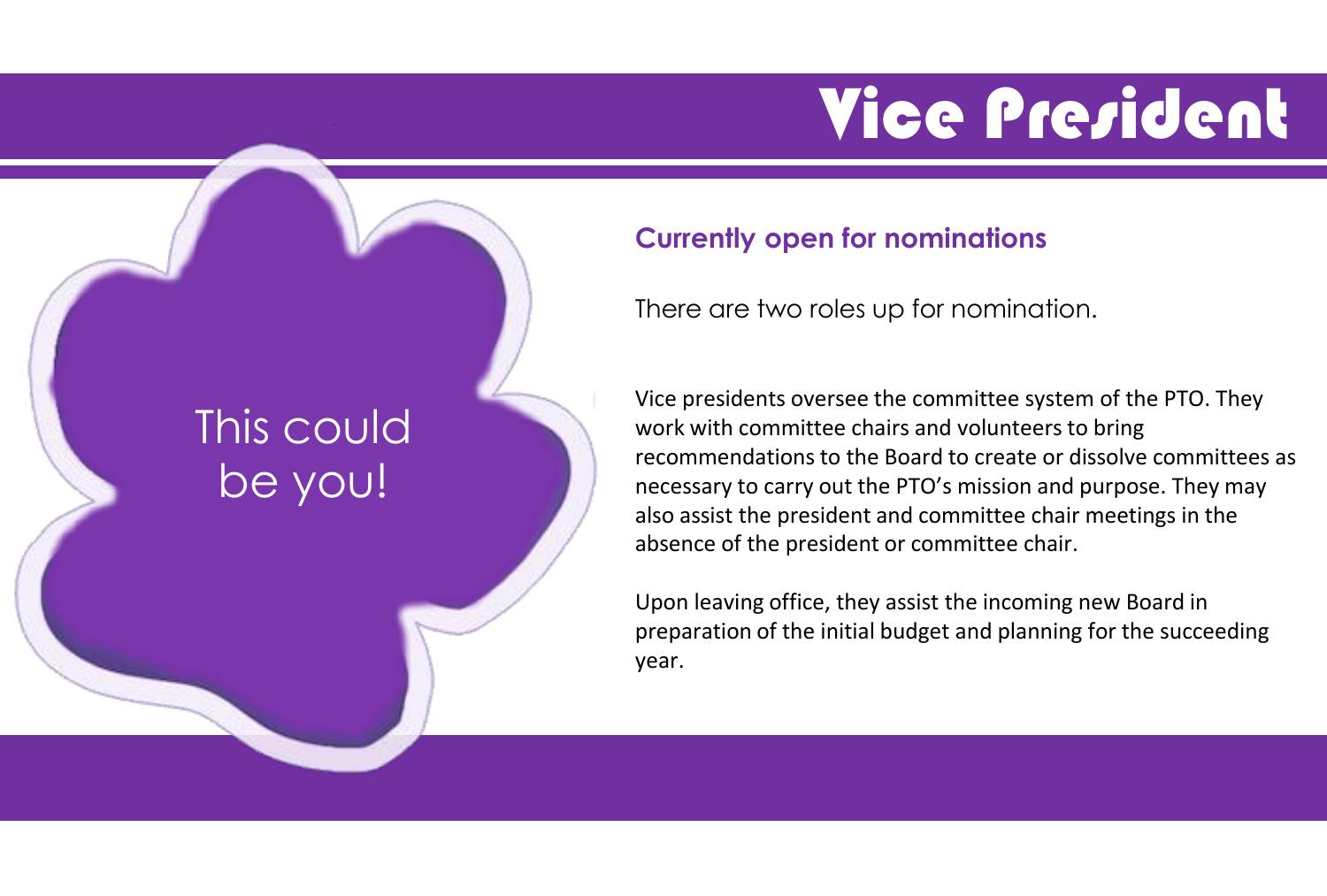#### **Treasurer**

The treasurer serves as custodian of the PTO's finances by collecting revenue, documenting and processing funds and making disbursements as authorized by the President or Executive Board in accordance with the budget adopted by the PTO. Other duties include issuing receipts for cash received and reporting all financial activity every month to the board – and membership at their request at any time. He/She prepares the year-end financial report and has the PTO's accounts examined annually at the end of the school year, maintains accurate records with the Georgia Secretary of State's Office regarding the PTO's incorporation status and pays all dues and fees related to incorporation. Upon leaving office, assists the incoming new Board in preparation of the initial budget and planning for the succeeding year.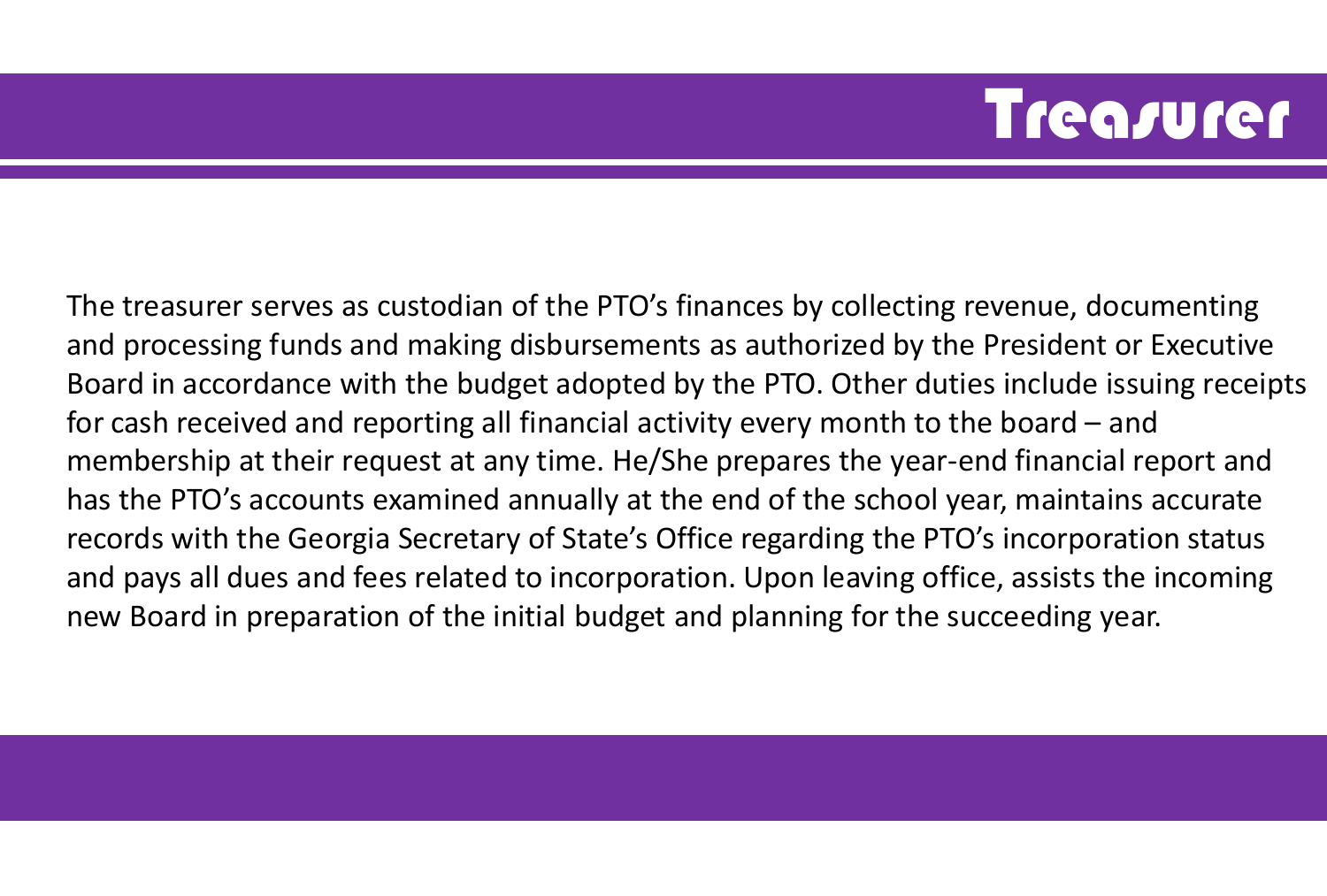#### **Treasurer**



#### **Candidate: Sarah Yang**

Sarah Yang has a 3rd grader at BLES and has been a PTO volunteer for the past four years. She is a mother to 5 and 9 year-old daughters.

She speaks Spanish and Korean and currently works as an optometrist couple days a week. She enjoys running, Zumba and watching movies with her husband.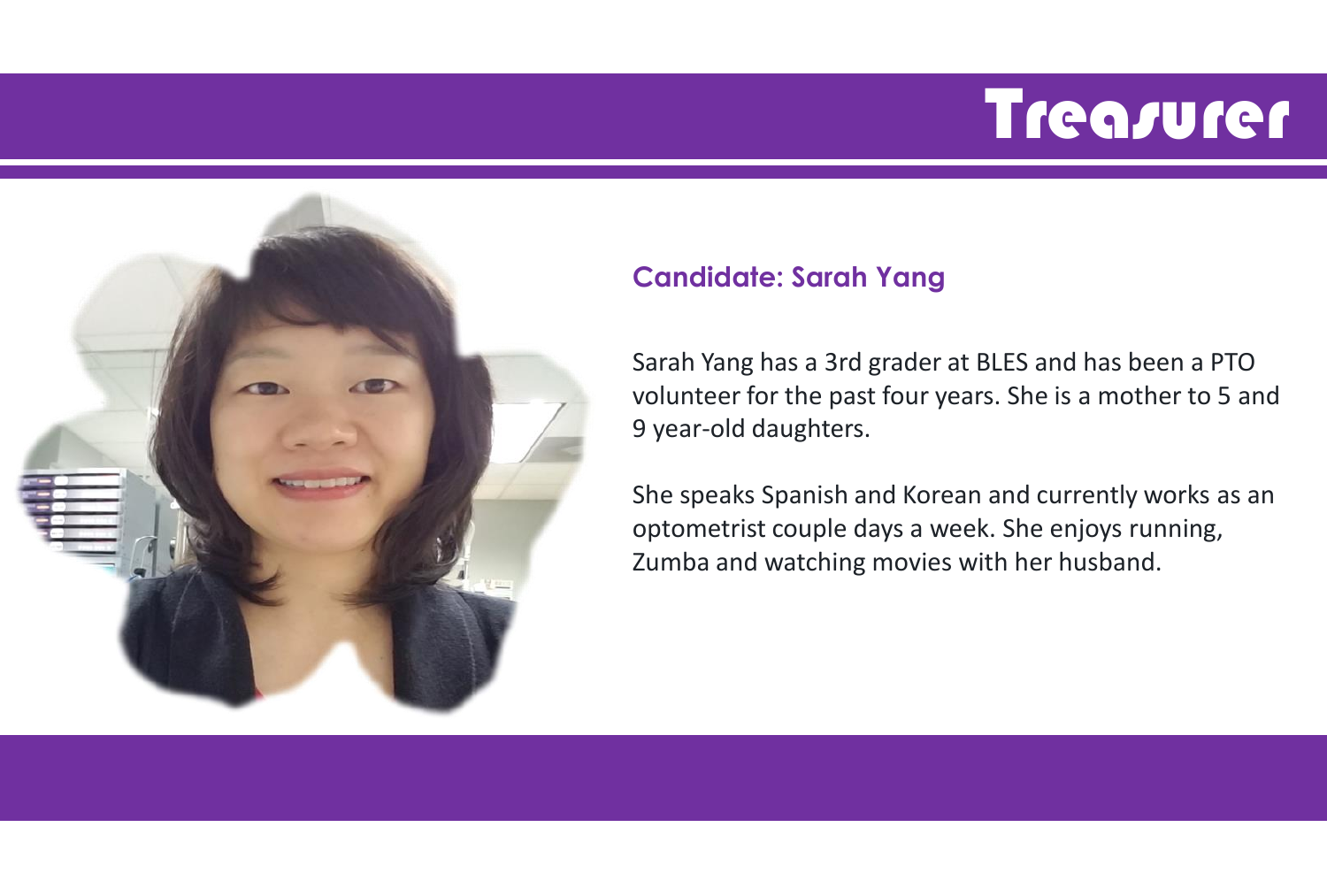# **Secretary**

Our board combines the roles of recording and communications secretary positions. That means the secretary prepares the agenda and records and distributes minutes of all Executive Board meetings and all General PTO meetings. He/She holds historical records for the PTO – including having reference documents such as these bylaws and policies available at each meeting and determines the presence of a quorum for business to be conducted.

Also, the secretary manages communications and marketing for the PTO including, but not limited to, PTO newsletters, email broadcasts, website and bulletin boards. Upon leaving office, he/she assists the incoming new Board in preparation of the initial budget and planning for the succeeding year.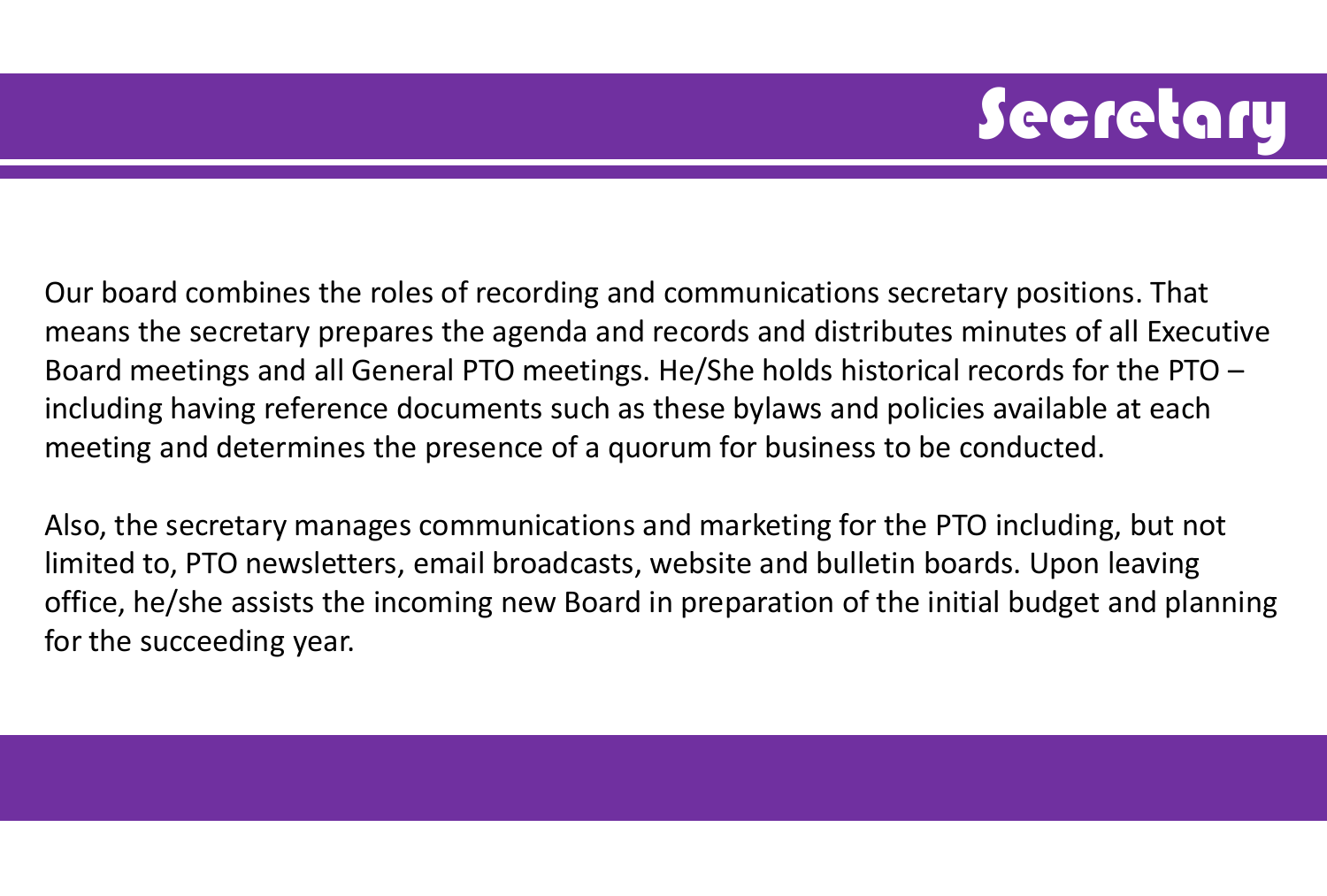# **Secretary**



#### **Candidate: Kori Dickens**

Kori currently has a 3rd grader at BLES and has been active with many school events. She's a wife, mom and pet parent.

Also, she's an Attorney with the Georgia Department of Early Care and Learning which administers Georgia's Pre-K Program, licenses child care centers and home-based child care, and administers Georgia's Childcare and Parent Services program. She a member of the GEMS Oversight Committee, a group that annually reviews the Academic Knowledge and Skills (AKS) curriculum for Gwinnett County Public Schools. An Ohio State University graduate from both the College of Law and Business, she is an avid buckeye fan.